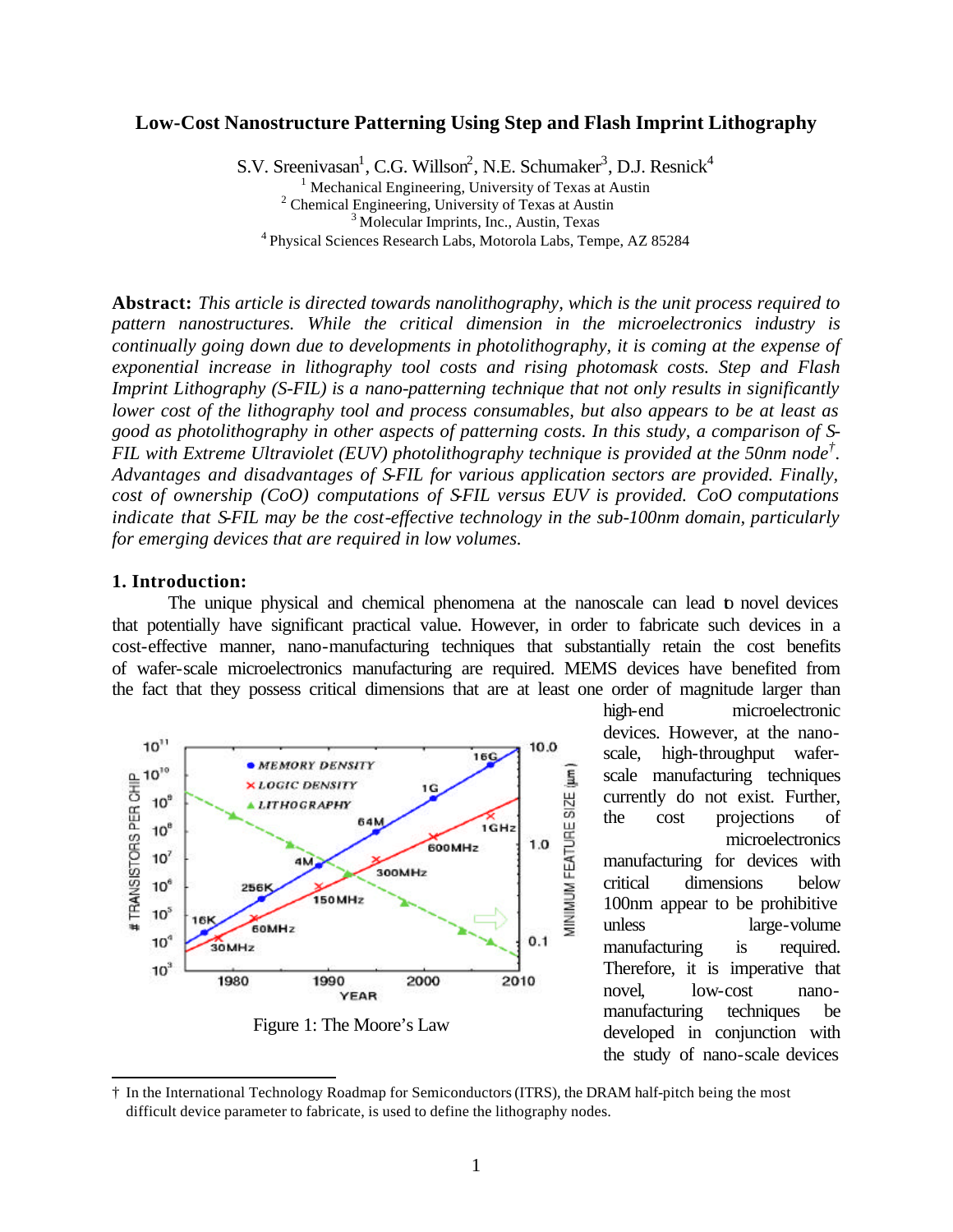to fully benefit from the field of nanotechnology.

Figure 1 illustrates the well-known Moore's law associated with the growth of the microelectronics industry. The packing of more and more transistors per chip with smaller and smaller critical dimensions has led to a continuous advantage in cost and performance. For example, in 1987 a Cray I computer cost \$8M and required 60Kwatts of power, while today a Nintendo that draws only about 5 watts and performs 3.5x as many additions per sec only costs about \$300.00! In order to keep progressing at this rate, it is essential to continually print smaller structures and devices at approximately the rate shown in the lithography plot in Figure 1. *In summary, size matters in the microelectronics industry and lithography controls size!*

Historically, the lithography technology of choice has been photolithography. The minimum feature size (F) in photolithography is given by: F =  $(k_1)(\lambda)/N$ A. Here  $\lambda$  is the exposure wavelength, NA is the numerical aperture of the lens system in the photolithography tool with typical values of 0.5 to 0.8, and  $k_1$  is a process related term with typical values of 0.7 to 0.4. The reduction of F has been achieved by periodically going to smaller and smaller exposure wavelengths. Photolithography is now operating at a deep UV wavelength of  $\lambda = 248$  nm, while  $\lambda$  = 193 nm is undergoing beta testing and is expected to go into production within a year. Concurrently,  $\lambda = 157$  nm is being researched and is being touted as the successor to 193 nm optical lithography. Finally, the primary candidate for next generation lithography beyond 157 nm is believed to be extreme ultraviolet lithography (EUV) that operates at  $\lambda = 13.2$  nm. This continuous reduction is wavelength combined with highly sophisticated designs of lenses and mirrors, design of advanced and complex masks, innovation in materials, processes, and precision machines will surely enable sub-100nm lithography, and may even result in sub-70nm lithography. However, with shorter wavelengths, there are long lists of new and substantial technical challenges. For instance, fused silica has been the established lens material in optical lithography. However, fused silica is not transparent at 157 nm. Therefore, the 157 nm research efforts are focused on using  $CaF<sub>2</sub>$  as the lens material, which has led to significant original research problems with respect to manufacturing of sufficient quantities of high-purity  $CaF<sub>2</sub>$  and circumventing the high level of birefringence that is characteristic of this material. At  $\lambda = 13.2$ nm, there are no known transparent materials; therefore all the optical systems and photomasks are based on reflective optics. Further, obtaining a source with sufficient power at this EUV wavelength is still an open problem. High-resolution e-beam lithography techniques, though very precise, are too slow for high-volume commercial applications. They are believed to be best

suited for directly writing photomasks used in photolithography.

# **2. The Exponential Cost of Going Smaller:**

It is not physical limits, but prohibitive costs that are likely to make the traditional approach of decreased wavelength impractical. Even today, optical lithography is an

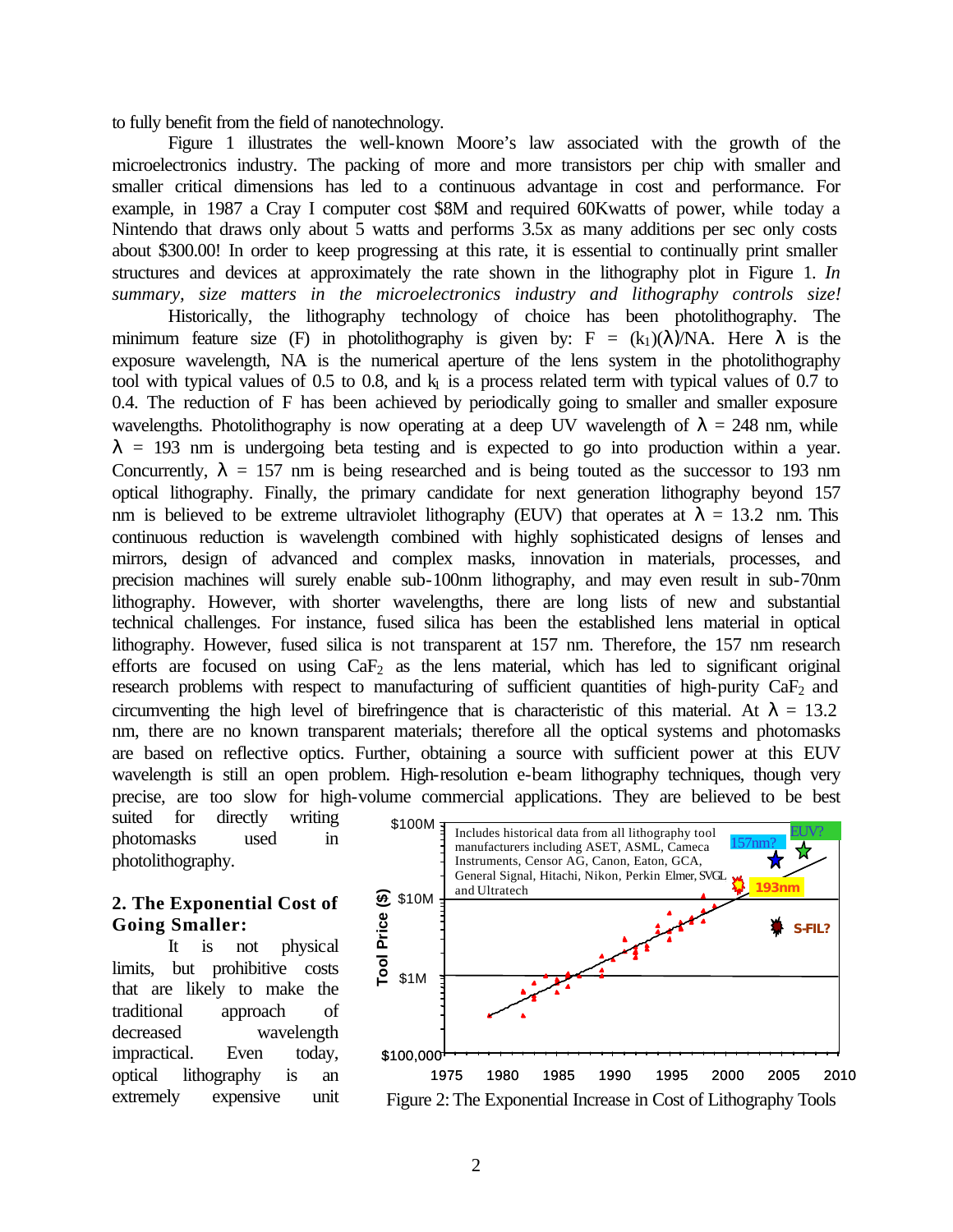process. Historically, the cost of optical exposure tools has increasing exponentially (see Figure 2). Even if fundamental challenges are overcome at  $\lambda = 157$  nm and 13.2 nm, it is believed that the historical exponential increase in tool cost could become even steeper. In addition to the cost of the tool, the recurring and consumable costs associated with process materials, environmental control, complicated photomasks, etc. makes next generation lithography a high-risk proposition. The only way to recover these costs is to have high throughputs; long tool lives; long photomask lives; and excellent feature fidelity within a chip, between chips and between wafers.

While lithography was primarily developed by the silicon microelectronics industry, it is fast becoming a key unit process for several other application areas such as micro-fluidic devices, optical switches, flat panel displays, SAW devices, etc. Emerging nano-resolution applications include sub-wavelength optical components, biochemical analysis devices, highspeed compound semiconductor chips, distributed feedback lasers, photonic crystals, and highdensity patterned magnetic media for storage. The above discussion clearly indicates that there exists a need for low-cost alternatives to nano-resolution photolithography. It is believed that if a sufficiently low cost lithography solution can be developed, it will provide a major competitive edge to manufacturers of traditional and emerging devices, and enable new kinds of devices that are currently not economical. The cost and complexity trends in photolithography have motivated us to investigate and develop a non-optical, low-cost lithography technique known as Step and Flash Imprint Lithography (S-FIL).

# **3. The S-FIL Technology:**

While looking for low-cost lithography alternatives, our goal was to develop a technology that not only resulted in significantly lower cost of process consumables and the tool (see projected tool cost for S-FIL in Figure 2), but also ensured that other aspects of lithography were as good or better than photolithography. These other aspects include life of the tool; life of the master (used instead of the photomask); master cost; process yield; throughput; and feature fidelity within a chip, between chips and between wafers.

We have investigated imprint lithography (IL) techniques for pattern replication capable at sub-100nm resolution on silicon wafers. IL has several important advantages over conventional optical lithography and EUV lithography. The parameters in the classic photolithography resolution formula  $(\lambda, k_1,$  and NA) are not relevant to IL because the technology does not use reduction lenses. Investigations by others and us in the sub-100nm regime indicate that the resolution is only limited by the pattern resolution on the template, and replication of sub-20 nm features has been demonstrated using IL. The resolution of IL is a directly a function of the resolution of the template fabricating process. Therefore, the IL tools are multi-generational leading to significant cost advantages in new process development and integration. IL techniques are essentially micromolding processes in which the topography of a template defines the patterns created on a polymer film coated onto the substrate. Traditional micromolding or embossing processes require high pressures and temperatures (pressures greater than 10MPa may be required, and temperatures must be greater than the  $T<sub>e</sub>$  of the polymer film). This leads to unpredictable distortions in the imprinted structures. Also, our experience with such high-temperature and high-pressure process illustrated another serious problem. Imprinting with varying pattern density resulted in incomplete displacement of the polymer even at elevated temperature and high pressure for long periods. In particular, it is impractical to try and replicate isolated recessed structures present in the template.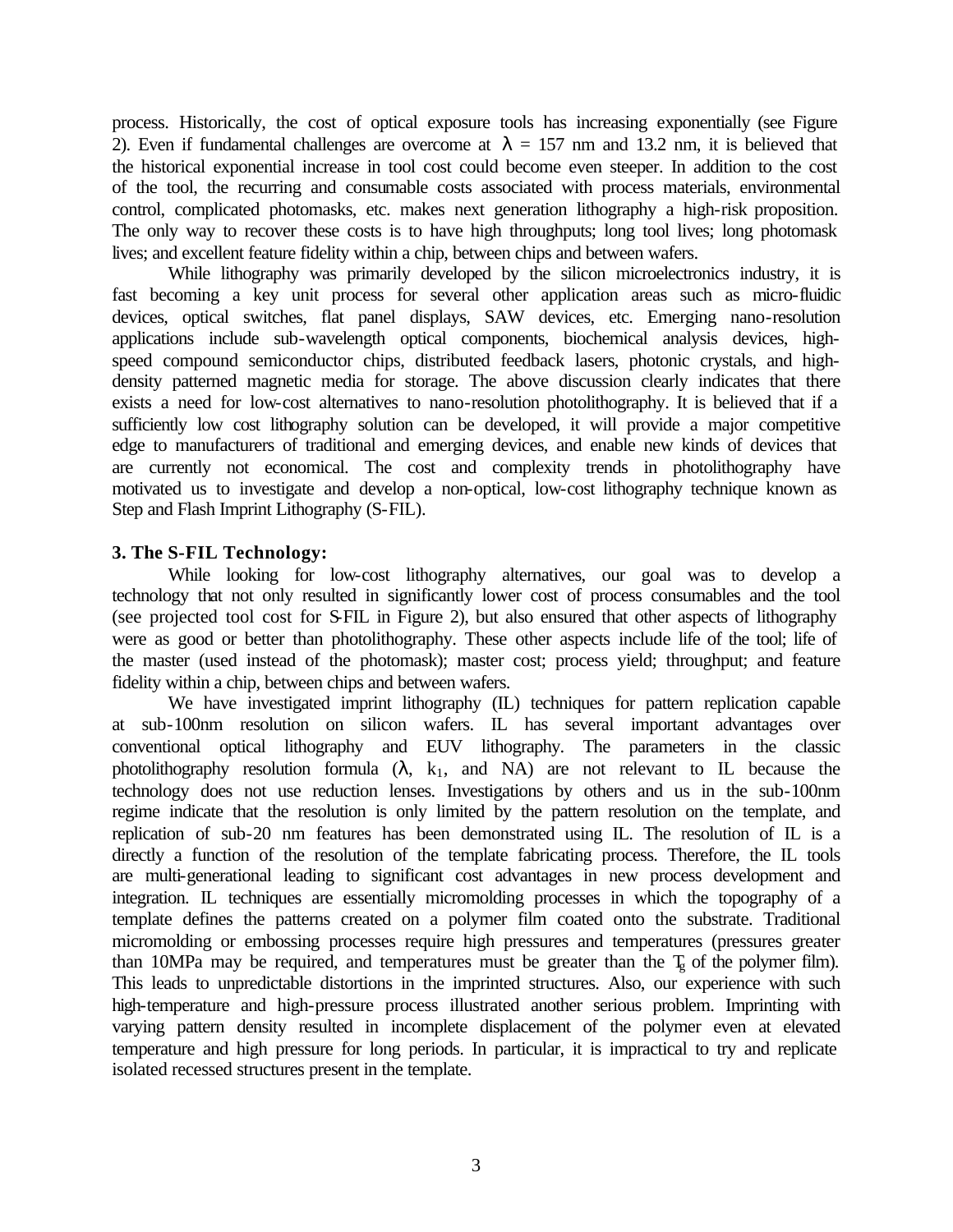

Step and Flash Imprint Lithography (S-FIL) is an improved version of traditional micromolding. S-FIL is based on a lowviscosity, UVcurable liquid etch barrier in conjunction with a bi-layer approach. The template is rigid and transparent allowing for UV curing of the etch barrier and the adaptation of traditional layer-tolayer alignment

techniques. This results in a low pressure, room temperature process (Figure 3) that is:

- Multi-generational with nano-resolution capability
- Insensitive to variations in pattern density,
- Particularly suited for high-resolution layer-to-layer alignment, and
- Capable of generating high aspect ratio, high-resolution features with high throughput.

A detailed discussion of the S-FIL process including its sub-100nm resolution capability, its ability to self-clean (in-situ cleaning of contaminants from the template), and its ability to print over pre-existing topography is provided elsewhere [1].

# **4. Comparison of S-FIL with Mainstream Next Generation Lithography (NGL) Schemes:**

S-FIL can potentially compete well with the mainstream NGL technologies such as 157nm photolithography (PL), electron projection lithography (EPL), and extreme ultraviolet lithography (EUV) techniques. The key competitive advantages of S-FIL over the other NGL techniques include:

- Ultra-high (sub-20nm) resolution
- Resolution  $= f$  (template); S-FIL is a multi-node technology
- Significantly lower cost structure of S-FIL (Table 1)

The extendibility of projection lens based PL is widely believed to end with 157 nm PL. While 157 nm PL is a major variation of photolithography, any technique such as EUV or EPL will be a disruptive departure from the well-established technology of photolithography. During these transitions, a clear opportunity exists for S-FIL to become a viable solution, if it has been developed adequately. The low-cost nature of S-FIL allows its investigation in other applications to reduce the risk of inserting it for high-end Silicon manufacturing. The high-cost of the other NGL lithography techniques significantly increases the risk of inserting these technologies, particularly since these techniques cannot be investigated in a cost-effective manner for other applications.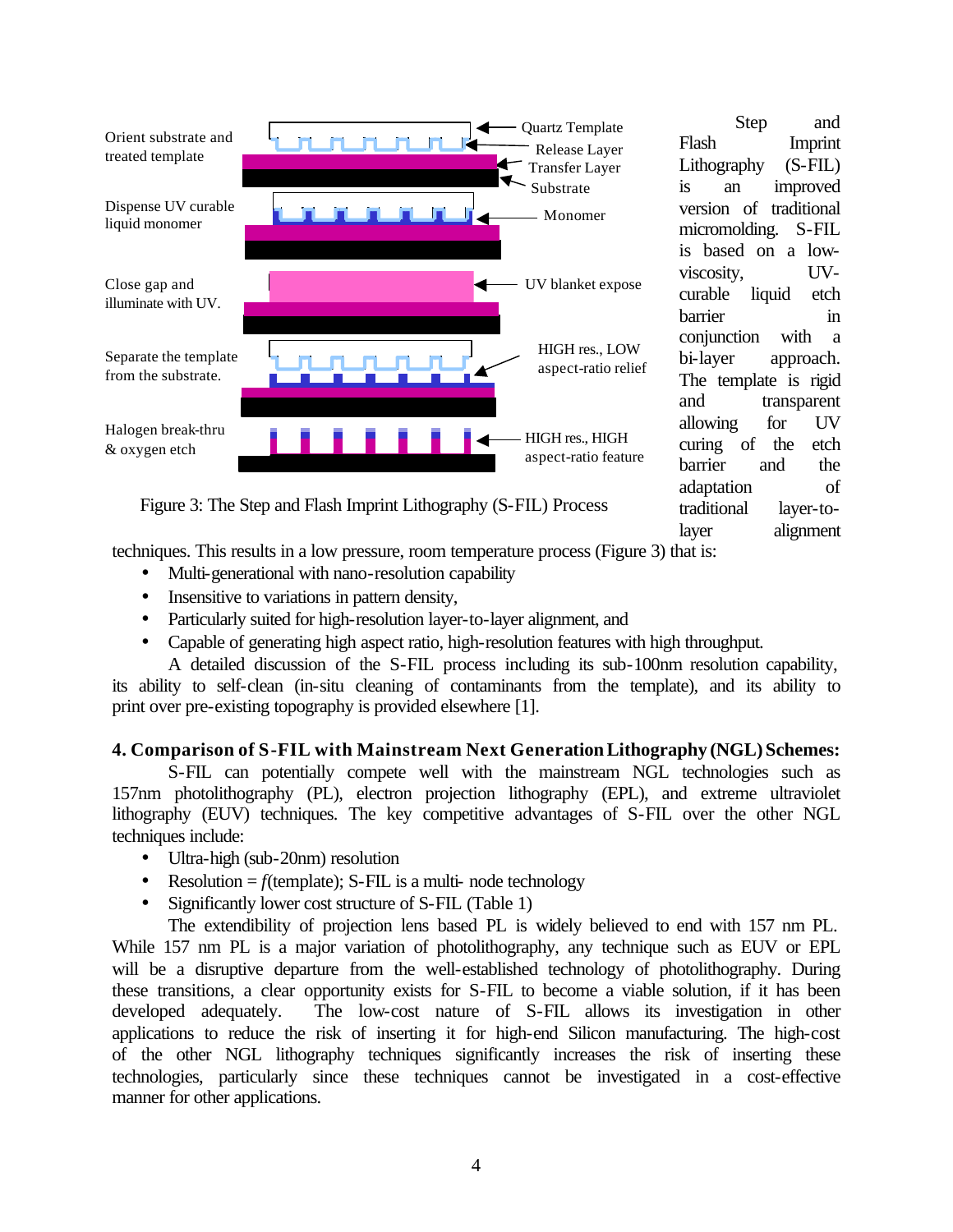| Sub-Systems           | <b>SFIL</b>    | $157 \text{ nm}$ | <b>EPL</b>  | EUV         |
|-----------------------|----------------|------------------|-------------|-------------|
| <b>Tool Life</b>      | Multi-Node     | Single Node      | Multi-Node  | Multi-Node  |
| <b>Imaging System</b> | None           | Expensive        | Expensive   | Expensive   |
| Process Materials     | Standard       | Specialized      | Specialized | Specialized |
| Source Cost           | Low            | High             | High        | Very High   |
| Environment           | Standard       | Inert            | Vacuum      | Vacuum      |
| Throughput            | Good           | Good             | Low         | Good        |
| Power                 | Low            | Medium           | High        | High        |
| <b>Master Cost</b>    | Medium to High | Medium           | Medium      | High        |

**Table1:** Comparison of S-FIL and other NGL techniques

### **5. Comparison of S-FIL with Other Imprint Lithography Techniques:**

A brief discussion of two prominent research programs in the area of imprint lithography

is provided next. Professor Chou of Princeton and Professor Whitesides of Harvard have made significant contributions to the development of imprint lithography techniques. Professor Chou's group has advanced the high pressure/temperature nanomolding technique to unprecedented levels of resolution [2]. This is a simple process and it is well suited for many applications. Unfortunately, the pattern dependent issues, and high operating pressures and temperatures make it difficult to adapt the technique to (i) the fabrication of multi-layer devices that require precise layer-to-layer alignment, and (ii) the processing of compound materials such as GaAs and InP.



Figure 4: Sub–50nm spaces on S-FIL template fabricated by Motorola

The techniques developed in the Whitesides' group are elegant and inventive and can be used in conjunction with various functional materials; they are also suited for patterning curved surfaces with flexible templates [3]. However, the use of flexible templates makes it unsuitable for applications where distortion in the template eliminate layer-to-layer alignment potential and lead to variations in critical dimensions.

# **6. 1X Template Fabrication:**

The S-FIL templates are fabricated using processes that are similar to phase shift mask fabrication technology. We have a partnership in place with Motorola Labs, in Tempe, Arizona for the purpose of fabricating sub-50nm templates (Figure 4). We have also received sub-100nm templates from Dupont Photomask, Inc. (DPI) in Round Rock, Texas. It should be noted that the use of a thick, structurally stable template avoids problems associated with processing 1X membrane masks of the sort used in x-ray and ion projection lithography techniques.

The ultimate resolution of imprint technologies is limited by the resolution of the imprint template. It is therefore desirable to extend the ability to pattern these templates to coincide with the ITRS. As an example, by the year 2005, the ITRS calls for 65nm minimum resist features for microprocessor gate length and 130nm minimum mask feature size for optical proximity correction features. Therefore, for 1X pattern transfer with imprint lithography, there would be need to accelerate mask feature size targets in the ITRS to coincide with the resist feature targets. Perhaps the most significant challenge facing the 1X template fabrication is in inspection. Exhaustive inspection followed by repair is essential in the fabrication of high-end silicon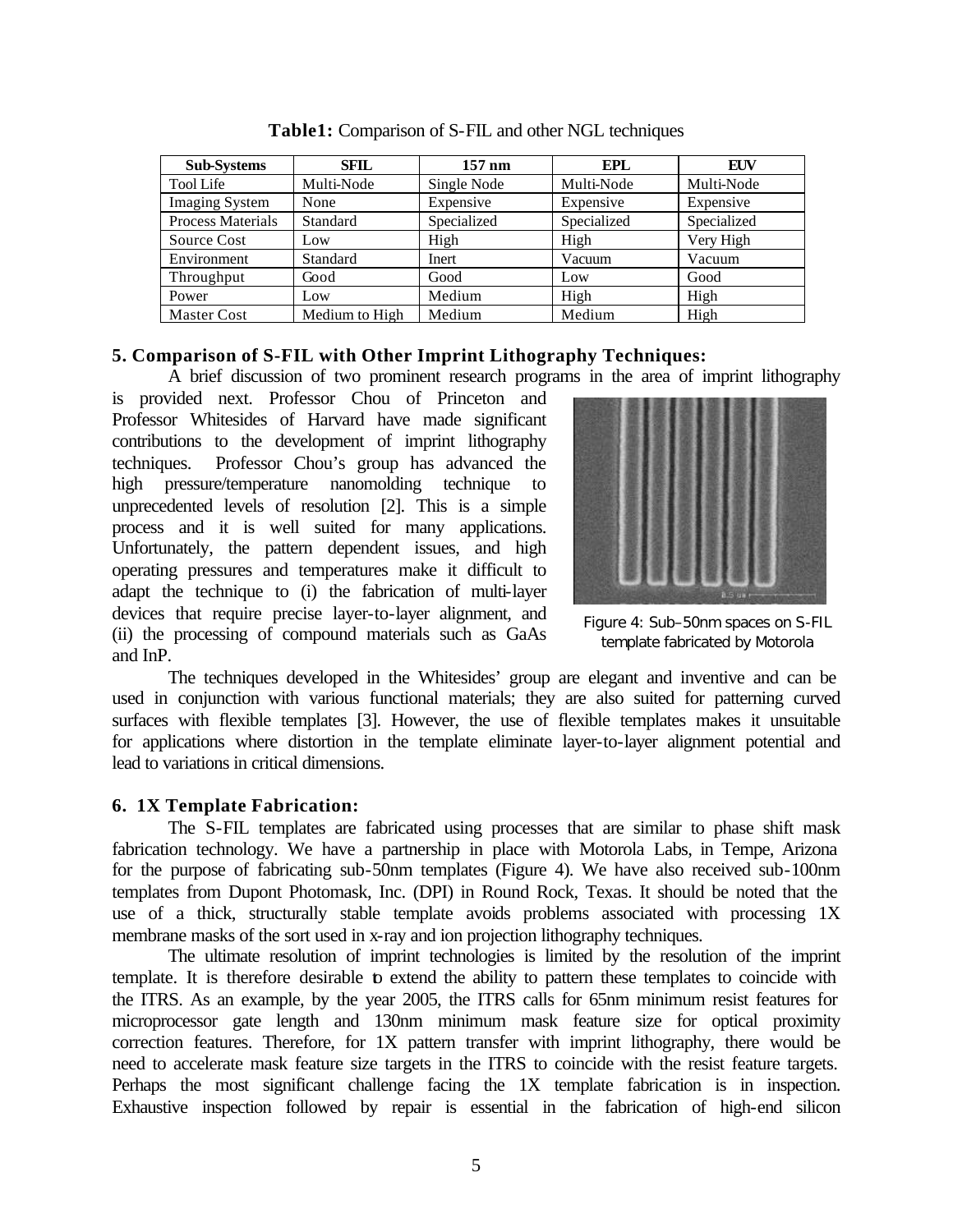microelectronic devices, since the presence of even a single defect in the master could lead to zero yield in subsequent processes. 1X template inspection will likely require electron beam based inspection that could significantly increase the template cost. However, it is believed that the cost of masks of competing techniques is also likely to be high. For example, it is predicted that the cost of EUV masks is likely to be high due to the need for complex, 80 monolayer stacks required to create the reflective masks. Further, the significantly lower tool costs of S-FIL and its potential use in applications that do not require exhaustive inspection makes it attractive from a cost point of view as discussed in the next section.

#### **7. Cost of Ownership Estimates: S-FIL vs. EUV at the 50nm Node:**

This analysis presents a comparison of the Cost of Ownership (CoO) of the S-FIL technology to that of the EUV photolithography (PL) at the 50nm node. This comparison is believed to provide a baseline for patterning cost in the sub-50nm domain. CoO represents the cost of lithography per wafer level and is widely used to compare lithography costs of various technology options. The CoO analysis presented here is derived primarily from [4]. The real technological advantage of the S-FIL technology lies in its ultra-high resolution (sub-50nm), low tool costs and long tool life (multi-node technology). The analysis investigates the variation of CoO with respect to (i) production volume or throughput (no. of wafers/hour), (ii) Template (mask) usage, (iii) Template (mask) cost reduction in applications that do not require exhaustive inspection, and (iv) Template cost uncertainty.

### 7.1 Basic CoO Model:

The CoO model assumes that the cost per wafer level is the sum of the costs associated with mask (or template), process costs, and tool costs. Other costs such as cost of operating the fabrication facility, maintaining the environment control, the footprint of the equipment, etc. [4] have not been included in this analysis since they are comparatively small. However, all these factors should favor the S-FIL technology due to its simpler tools and environmental control requirements.

|       |         | $\mathbf{M}_0$<br>$E_0 + (D)(E_M)$<br>$CoO$ (in \$ per wafer level) = $P_w$ +<br>$\frac{1}{(D)(T)(U)(365)(24)}$<br>Μ, |
|-------|---------|-----------------------------------------------------------------------------------------------------------------------|
| Here, | $P_{W}$ | Process cost per wafer level (resist and etch costs)                                                                  |
|       | $M_0$   | Photomask/template cost in \$                                                                                         |
|       | $M_{L}$ | Photomask/template usage in no. of wafer levels                                                                       |
|       | $E_0$   | Litho $\&$ coat/bake capital equipment costs in \$                                                                    |
|       | $E_M$   | Litho equipment annual maintenance costs in \$                                                                        |
|       | $E_T$   | Total litho equipment costs in $\$\ = \{E_0 + (D)(E_M)\}\$                                                            |
|       | D       | Equipment depreciation in years                                                                                       |
|       | H       | Utilization of equipment                                                                                              |
|       |         | Throughput in wafer levels per hour                                                                                   |
|       |         |                                                                                                                       |

# 7.2 Assumptions:

Several assumptions have been made for the S-FIL and EUV at the 50nm node. These assumptions are representative of discussion in [4] and are listed below:

1.  $P_W = $7.00$  is assumed to be constant for S-FIL & EUV at the 50 nm node<sup>‡</sup>

l ‡ This assumption is conservative from the point of view of S-FIL since S-FIL resist costs are expected to be very small, and the etch costs are expected to be comparable to that of EUV.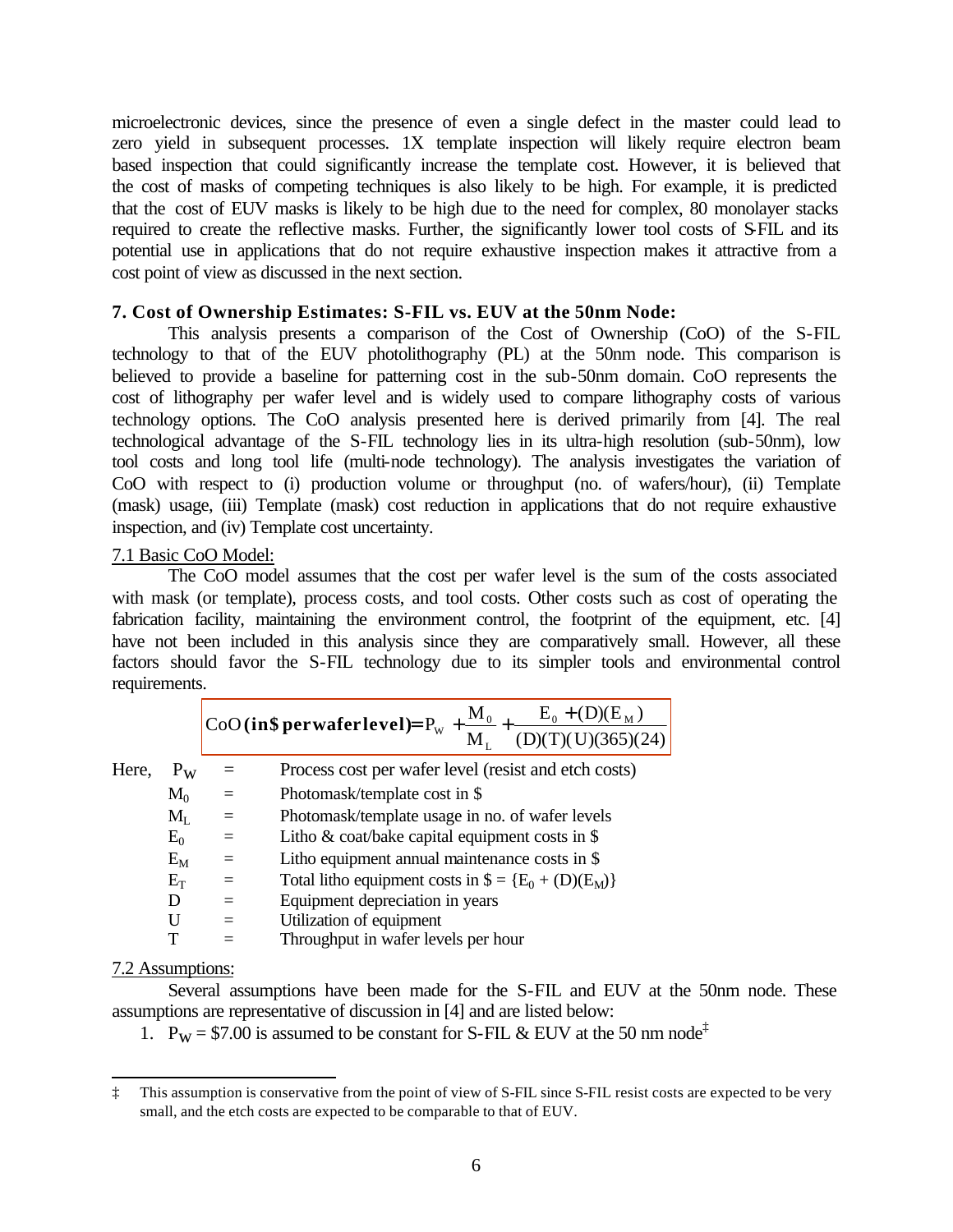- 2.  $M_0$  = With inspection and repair,  $M_0$  is nominally assumed to be \$40K for both S-FIL and EUV (Figures 6 and 7).
- 3. In the absence of exhaustive inspection (for applications such as optical devices and biochemical analysis devices), S-FIL  $M_0 = $15K$ . This cost is based on the assumption that the S-FIL template costs are dominated by inspection (Figures 6 and 7).
- 4. Due to uncertainty associated with  $M_0$  for S-FIL templates, a separate analysis is performed where  $M_0$  is assumed to vary between \$30K and \$50K, while  $M_0$  for EUV is kept constant at \$40K (Figure 8).
- 5.  $M<sub>L</sub>$  = Variable in Figure 7 (ranges from 250 to 10,000)
- 6.  $E_T = At$  the 50nm node, total litho equipment cost for S-FIL = \$10M, for EUV = \$30M
- 7.  $D = 5$  years is assumed to be a constant for S-FIL & EUV at the 50 nm node
- 8. U = 70% is assumed to be a constant for S-FIL  $&$  EUV at the 50 nm node
- 9.  $T = \text{Variable in Figures 5, 6 and 8 (typical range from 10 to 80 wafers/hr.)}$

### 7.3 CoO Discussion:

The results of the CoO analyses are presented in Figures 5-8. The trends clearly indicate the value of the S-FIL technology for applications that at the 50nm node. The high total litho equipment cost of EUV necessitates high throughput, while the low total litho equipment cost of S-FIL can tolerate low throughput situations. Even at high throughputs, S-FIL technology is predicted to cost lower. In Figure 7, the variation of CoO as a function of template (mask) usage is shown. In the case of very low template (mask) usage, the tool cost is dominated by the template (mask) cost. Therefore, at very low usage, if  $M<sub>0</sub>$  for both S-FIL and EUV is assumed to be the same (\$40K), then the CoO values become very similar. Such low template (mask) usage is likely to be important for emerging devices and research applications where an exhaustive template (mask) inspection is generally not needed, and throughputs are expected to be low. In such situations, S-FIL clearly provides a cost advantage over EUV (Figures 6 and 7).

The major uncertainties associated with the S-FIL cost analyses presented here include the template inspection costs, template life and process yields. The template life and process yields require more statistical verification even though preliminary experiments suggest that these numbers are encouraging. However, the S-FIL technology lacks the large historical data

available from years of practicing an established technology such as photolithography. Therefore, the analysis presented here should be treated as a best estimate based on presently available data. Factors that should favor S-FIL as compared to technologies such as EUV include significantly lower tool costs, potentially lowered mask life in EUV due to high-energy radiation exposure, and lowered tool life in EUV due to exposure of tool optics to high energy